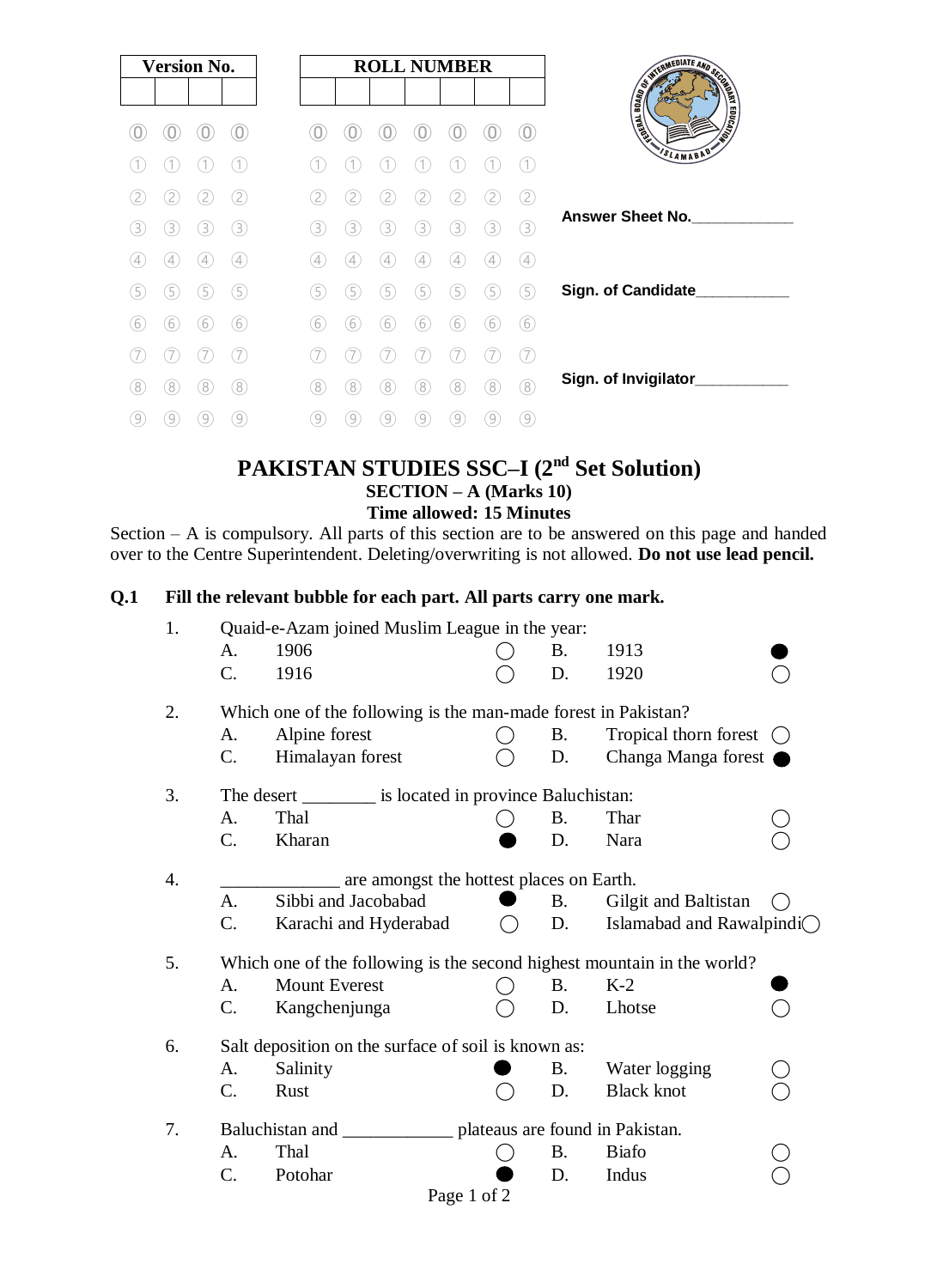| 8.  | A.<br>C. | Miss Fatima Jinnah contested the Presidential elections against:<br>Yahya Khan<br>Zulfiqar Ali Bhutto                     | Β.<br>D. | Ayub Khan<br>Zia ul Haq          |  |
|-----|----------|---------------------------------------------------------------------------------------------------------------------------|----------|----------------------------------|--|
| 9.  | A.<br>C. | Which one of the following bank was inaugurated by Quaid-e-Azam in Karachi?<br><b>State Bank</b><br><b>National Bank</b>  | B.<br>D. | Habib Bank<br><b>United Bank</b> |  |
| 10. | A.<br>C. | In 1970 elections, which party did <b>NOT</b> win even a single seat in West Pakistan?<br>Muslim League<br>Jamat-e-Islami | В.<br>D. | Peoples Party<br>Awami League    |  |

\_\_\_\_\_\_\_\_\_\_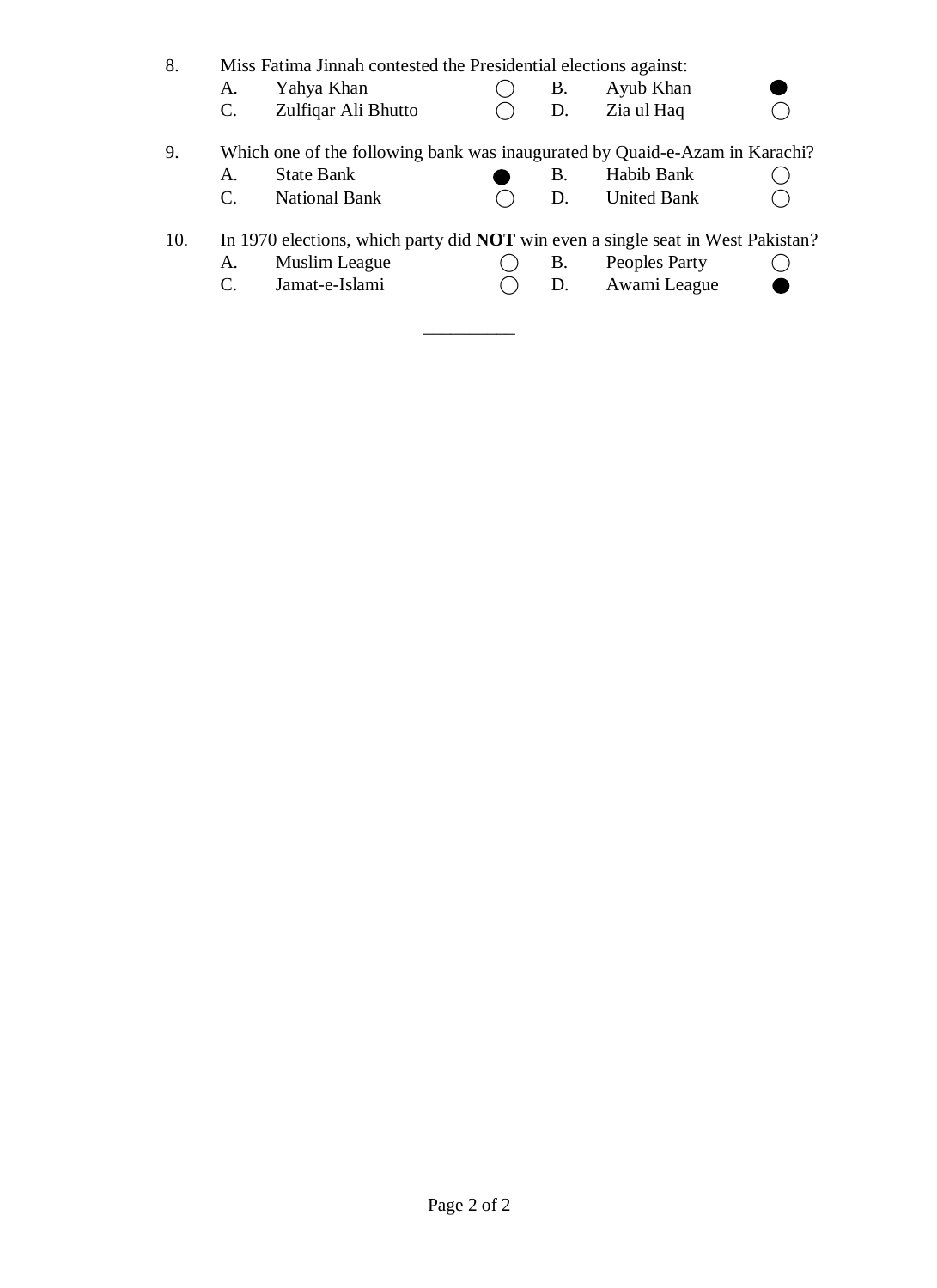

Federal Board SSC-I Examination Pakistan Studies Model Question Paper (Curriculum 2006)

## Time allowed: 2.15 hours Total Marks: 40

Note: Answer any eight parts from Section 'B' and attempt any two questions from Section 'C' on the separately provided answer book. Write your answers neatly and legibly.

## **SECTION – B** (Marks 24)

**Q.2** Attempt any **EIGHT** parts from the following. All parts carry equal marks.

 $(8 \times 3 = 24)$ 

- i. When and why Quaid-e-Azam was given the title of Ambassador of Hindu Muslim Unity?
- Ans. Under Lucknow Pact Quaid-e-Azam Muhammad Ali Jinnah united both the nations (the Hindus and the Muslims) in 1916. He got the right of separate electorates for the Muslims acknowledged and got the title of ambassador of Hindu Muslim unity.
- ii. How did the results of elections of 1945-46 prove Muslim League, the only representative party of Muslims of India?
- Ans. Elections of 1945 -46 were based on separate electorate. From the entire country 30 seats were reserved for Muslims in the central legislative assembly. There were 495 reserve seats for Muslims in all the provincial assemblies. Muslim League won 100% seats of central assembly and 92% seats of provincial assemblies. Hence proved that Muslim League is the only representative of Muslims of India.
- iii. Identify the location of at least three glaciers of Pakistan with reference to their sources.
- Ans. Siachen, Biafo and Baltoro are among the huge glaciers of Pakistan. They are located in northern mountains. Source of all these glaciers is Karakoram mountain range.
- iv. Which area of Pakistan has a maritime climate? Write at least two characteristics as well.
- Ans. Coastal areas of Sindh and Balochistan have a maritime climate. Maritime climate is always marked with moderate level of temperature. Humidity level always remains high here. Cool breeze blows from the sea towards the land.
- v. What reforms were introduced by Ayub Khan in Muslim Family Laws Ordinance?
- Ans. The reforms introduced by Ayub Khan in Muslim Family Laws Ordinance were as follows:
	- i. Registration of marriage was declared compulsory.
	- ii. Second marriage without the consent of the first wife and the local council was banned.
	- iii. Orphan grandchild was given the right to have share in inheritance.
	- iv. Family planning methods shall be made available to control the fast growth of population in Pakistan.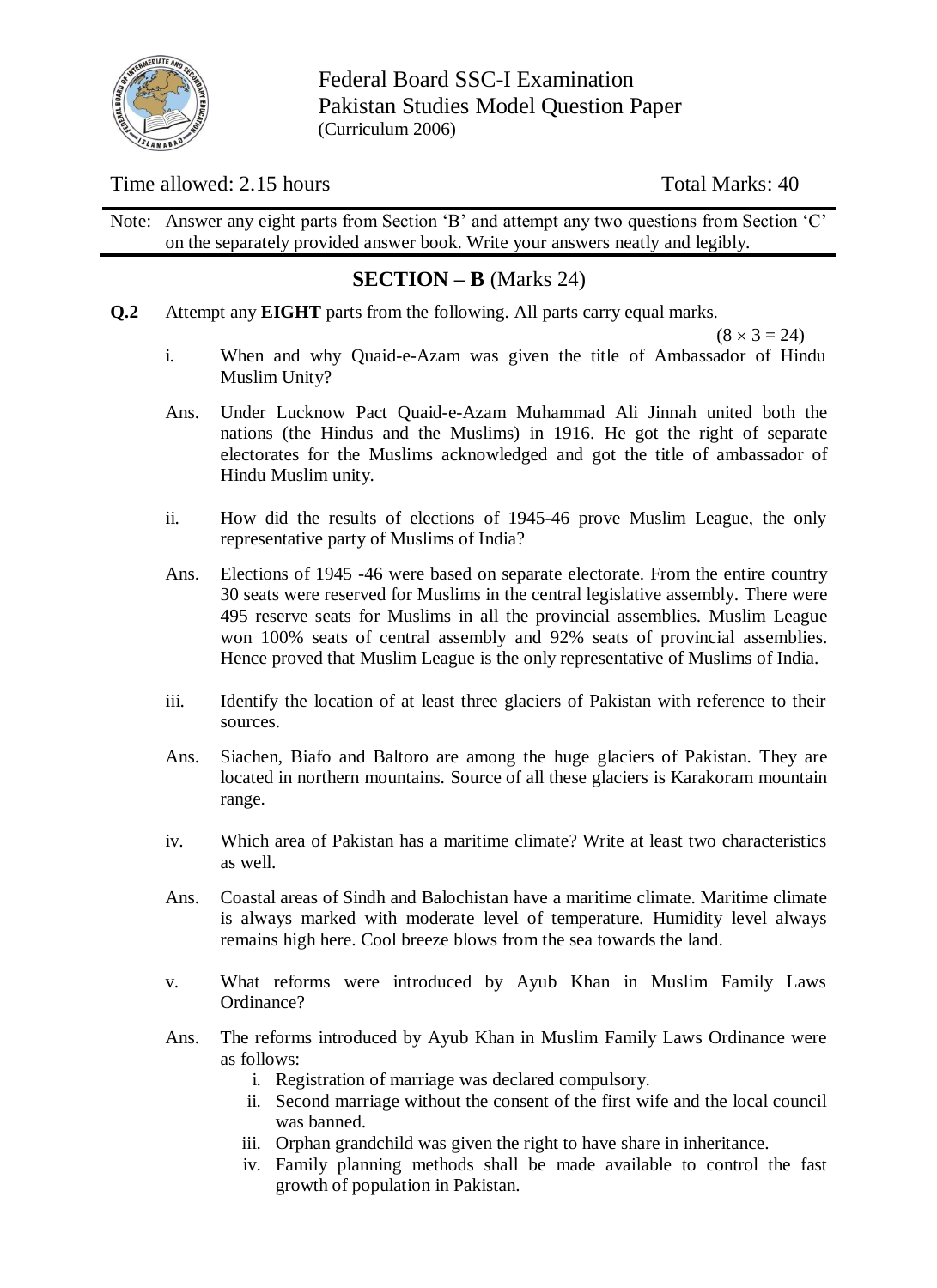- vi. Narrate any three contributions of Liaquat Ali Khan as Prime Minister of Pakistan.
- Ans. The contributions of Liaquat Ali Khan as Prime Minister of Pakistan are as follows:
	- 1. On 12th March 1949 he moved the objective resolution in the constituent assembly of Pakistan.
	- 2. In 1950, Pakistan and India signed a pact called Liaqat Nehru pact because of his efforts.
	- 3. He paid historic visit to USA in 1951 which proved to be a milestone in the history of Pakistan USA relations.
	- 4. He established the National Bank of Pakistan and the currency printing press at Karachi.
- vii. "Ijtihad is a pre-requisite of Progress" in the opinion of Allama Iqbal. Comment, briefly.
- Ans. Allama Iqbal believed that scholars of a Muslim society on the basis of their enlightened judgements should solve the problems arising in the modern age in the light of the Quran and Sunnah. Iqbal suggests that: "the only course open to us is to approach modern knowledge with the respect but independent attitude and to appreciate the teachings of Islam in the light of this knowledge."
- viii. Briefly analyze the  $3<sup>rd</sup>$  June Plan. Write at least three points.
- Ans. Lord Mountbatten the last viceroy of the subcontinent had drawn up a plan by May, 1947 which was announced on June  $3<sup>rd</sup>$  1947. Following are the important points of the plan.
	- 1. Punjab and Bengal assemblies will decide for the future of their provinces.
	- 2. Referendum was decided for North West frontier province.
	- 3. In Balochistan, Shahi Jirga and Quetta municipal committee will decide the future of the province.
- ix. Write a short note on wildlife found in Pakistan.
- Ans. There is a large variety of birds and animals found in the different areas of Pakistan. The Markhor is the national animal of Pakistan and Chakor is the national bird of Pakistan. Ice leopard, Marco Polo sheep and stag are among the most endangered species.
- x. When was Muslim League Legislator's Convention held? Which resolution it adopted?
- Ans. An All India Muslim League legislators' convention was held in Delhi from 7<sup>th</sup> to 9<sup>th</sup> April 1946 .The Delhi resolution demanded that the Muslim majority provinces be integrated into a completely sovereign independent state Pakistan. From the Muslim League, this was the first resolution of this kind which spoke clearly about the state of Pakistan comprising all Muslim provinces of the subcontinent.
- xi. Briefly describe the contributions of Pakistani People during 1965 war. Write at least three points.
- Ans. During the Pakistan, India war of 1965, Pakistani masses helped their armed forces. Citizens set up medical camps and blood banks for treating the wounded ones. The writers and poets encouraged the nation by their war anthems. The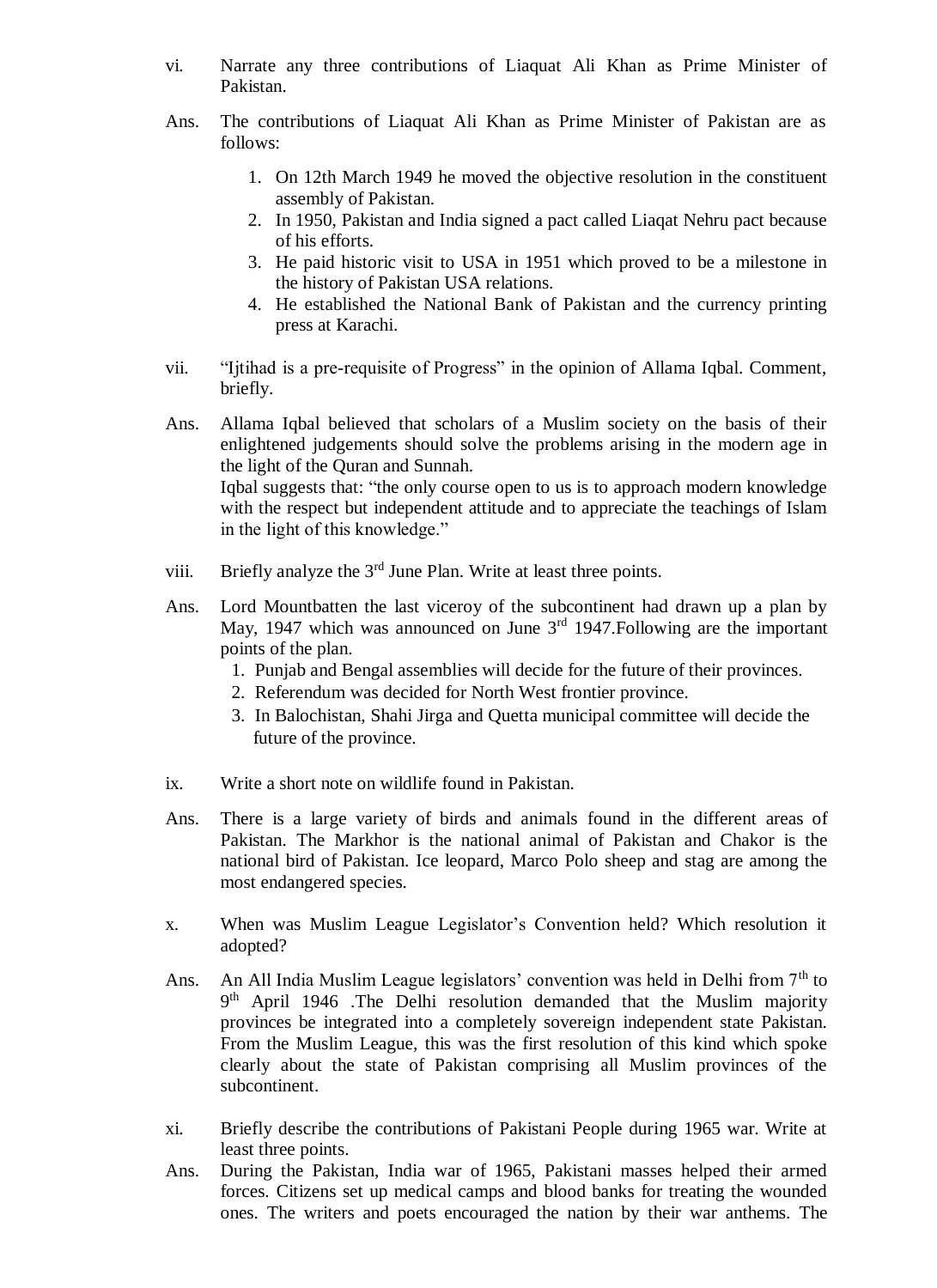leaders of the opposition parties met with the president and assured him their full support during the war.

# **SECTION – C(Marks 16)**

- **Note:** Attempt any **TWO** questions. All questions carry equal marks. ( $2 \times 8 = 16$ )
- **Q.3** Analyze the impacts of British Colonialism on various aspects of life in Indo-Pak Subcontinent.

#### Ans. **Colonialism:**

Colony is a country or area ruled by another country, the practice of occupying other countries for rule is called colonialism.

#### **Background of British Colonialism on the Subcontinent:**

The British East India Company came to India as traders, they primarily traded in silk, cotton, indigo dye, tea and opium. They landed in the Indian subcontinent on August 24, 1608, at the port of Surat. The British Raj infact refers to the period of British rule on the Indian subcontinent between 1858 and 1947.

#### **Impacts of British Colonialism on Various Aspects of Life:**

• In 1857 the British East India Company ruthlessly suppressed the uprising of Indian soldiers. These brave Hindu and Muslim freedom fighters, who were extremely disorganized and had no central command, were easily defeated by the British armed forces. The British deposed the last Mughal emperor Bahadur Shah Zafar, arrested him and sent him to Rangoon. In 1858 the East Indian Company was dissolved by the British government and India came under the direct rule of the British Queen.

• Suppression and economic exploitation are the natural outcomes of the colonial system. People of the colonized countries resist foreign rule, the ruthless force applied for the suppression of the resistance turns the colonial system into imperialism.

 The British colonizers applied all imperialistic tactics in the governance of India, once the richest country of the world and referred to as "the gold sparrow", was plundered continuously for many years by the British. British wanted to stay for the longest possible time in this land. For this purpose they used the policy of "divide and rule."

 The British rooted up the centuries old Muslim education system and replaced it with a system of their own. The new system was designed with a purpose of producing clerks and low grade staff to work in the offices of the government. This new system of education was a strong tool for the strengthening of the British Control over India. Muslims resisted the new western education system, where as Hindus welcomed it as a great opportunity. As a result, Muslim's literacy rate dropped to a level which was terribly low.

British had superb techniques of governance; they paid great attention to the building of basic infrastructure in India. They gave Indian irrigation system which is best of its kind in the world. Metallic roads, railways and telegraph were for the first time introduced in India during this time. Printing press, machine driven industry and mining techniques were introduced during the British era.

- **Q.4** Which events paved the way for separation of East Pakistan?
- Ans. East Pakistan was the right wing of the federation of Pakistan. This wing separated from us in 1971 due to internal and external reasons. The causes of separation of East Pakistan are mentioned below:

#### **AYUB KHAN'S DICTATORIAL ERA:**

Ten years dictatorial regime of Ayub Khan was imposed on Pakistan. People of East Pakistan didn't like this undemocratic rule and were forced on separation.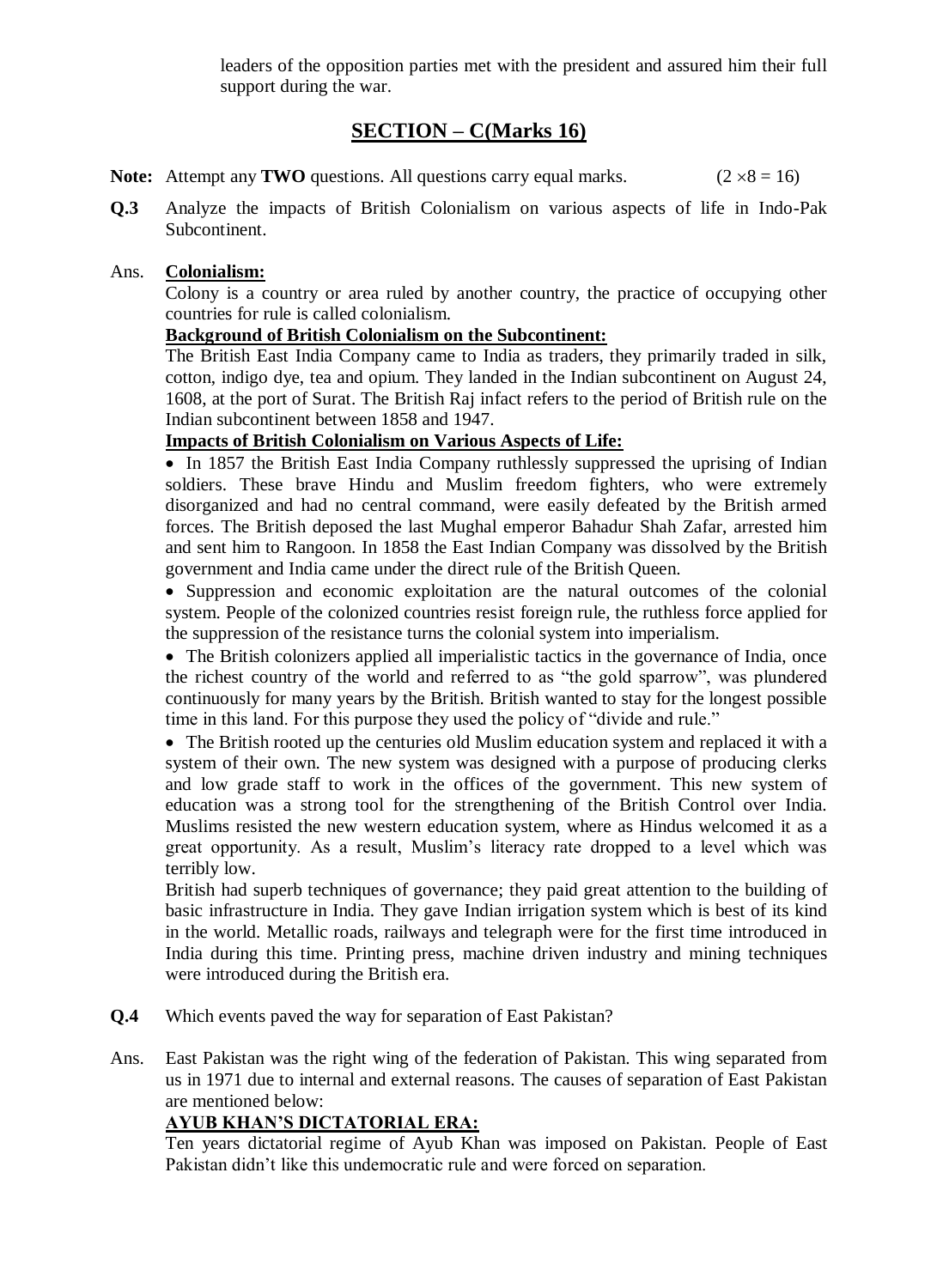### **LACK OF NATIONAL LEADERSHIP:**

Pakistan lacked the patriotic leadership after the death of Quaid-e-Azam Muhammad Ali Jinnah and Liaqat Ali Khan.The leaders of the Muslim League could not understand the problems faced by the people because they were not in constant contact. It caused the separation of East Pakistan.

#### **POOR ECONOMIC CONDITIONS:**

East Pakistan suffered always poor economic conditions. Before partition of India, Hindu industrialists and landlords were the cause of economic sufferings of West Bengal. Now once again Hindus dominated the economy of East Pakistan. Despite all the efforts it remained backward economically as compared with the other provinces of Pakistan .This created a sense of deprivation amongst the local people that led to the separation of East Pakistan.

#### **NEGATIVE ROLE OF HINDU TEACHERS:**

After the establishment of Pakistan, the government failed to inculcate and create the spirit of Pakistani nationalism. Unfortunately, Bengali Muslims had always been backward in education then Hindus. Therefore, Hindu teachers were in majority in schools and colleges who tarnished the minds of new generation with the idea of Bengali nationalism. It paved the way for separation from West Pakistan.

### **ISSUE OF BENGALI LANGUAGE:**

The issue of Bengali language played a vital role in disintegrating the national unity. Bengalis launched a movement in favour of Bangla language. This movement was suppressed for the time being and later in 1956 constitution Bangla and Urdu both languages were given the status of national languages but it couldn't satisfy the Bengalis. The situation ended in separation of East Pakistan.

### **PROVINCIAL PREJUDICES:**

The population of East Pakistan was 56% of the total population of Pakistan. Politicians of East Pakistan demanded their representation in the national assembly according to the proportion of their population. The politicians of East and West Pakistan stood against each other on this issue. It caused the partition of country into two parts.

#### **SIX POINTS FORMULA OF SHEIKH MUJEEB UR RAHMAN:**

Six points formula of Sheikh Mujeebur Rahman proved fatal and last labour in the separation of the East Pakistan. He wanted that provinces should be made separate States and semi federation state should also be established. He succeeded in his self made drama of the Independence.

#### **MILITARY ACTION:**

Sheikh Mujeeb ur Rahman announced revolt on 23rd March 1971. Even the flags of Bangladesh were hoisted and people belonging to West Pakistan were massacred. Keeping in view the circumstances, it was decided to launch a military action. This action created further reaction against West Pakistan and Central Government further lost public support.

- **Q.5** Trace the origins and evolution of Two Nation Theory with specific reference to economic and social deprivation of Muslims in India.
- Ans. Pakistan ideology is devised from Islam. Islamic faith is based on two fundamental principles. Tauheed (oneness of Allah Almighty) and Risalat (finality of Prophet Muhammad Peace Be Upon Him).

## **ECONOMIC DEPRIVATION OF THE MUSLIMS IN INDIA:**

In the beginning the impact of Sir Syed Ahmad khan's efforts to spread modern education among Muslims was very limited. Majority of the Muslims under the influence of emotional leaders cherish the dreams of reviving the glorious Muslim past and ignored Sir Syed's appeals to learn English and join modern educational institutions. The result was Muslims 'backwardness in all walks of life. They had lagged far behind of the Hindus who had taken early initiative by adopting British education system and by entering into the services of the British government. With the passage of time the